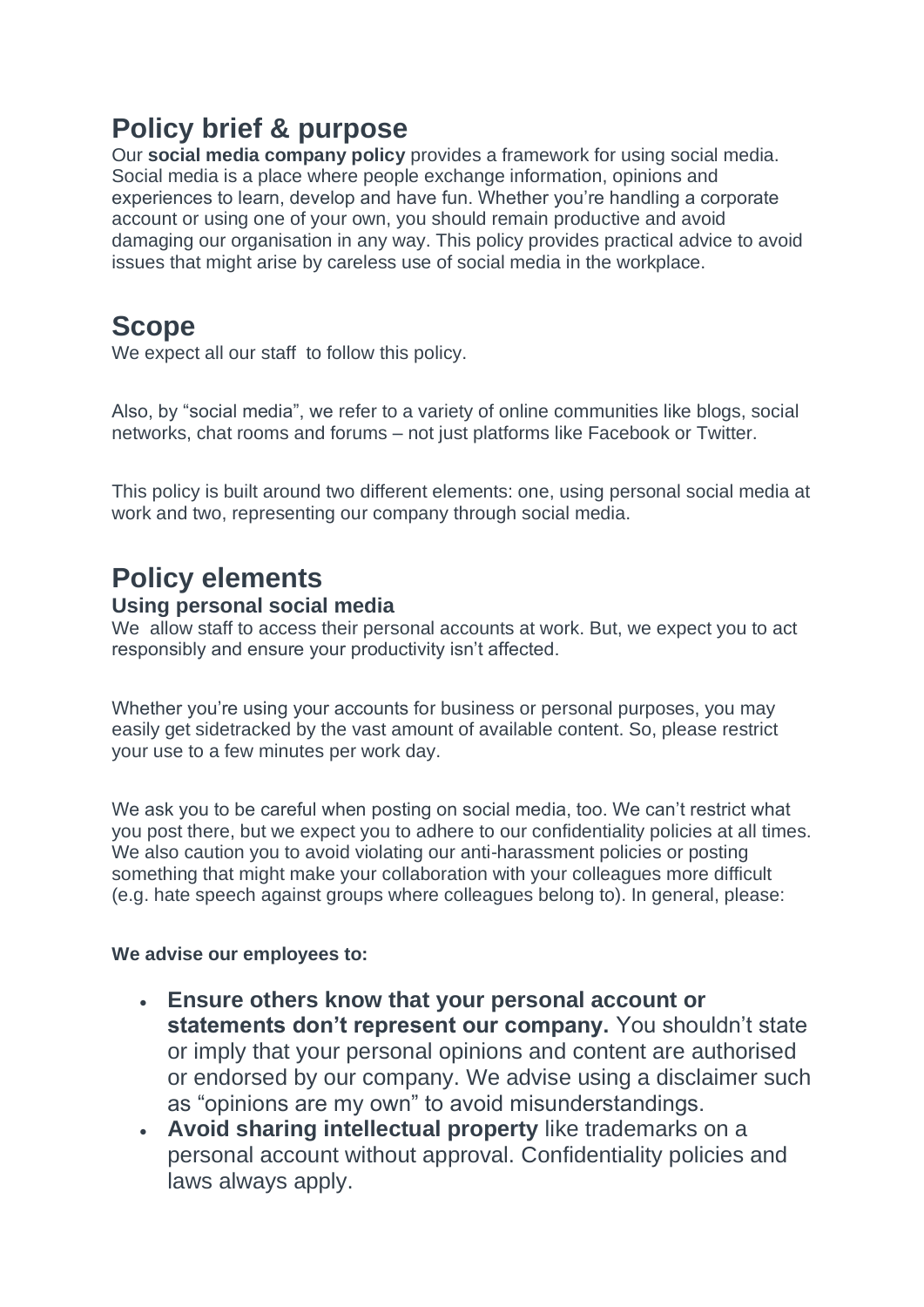• **Avoid any defamatory, offensive or derogatory content.** It may be considered as a violation of our company's antiharassment policy, if directed towards colleagues, clients or partners.

### **Representing our company**

Some employees represent our company by handling corporate social media accounts or speak on our company's behalf. When you're sitting behind a corporate social media account, we expect you to act carefully and responsibly to protect our company's image and reputation. You should:

- **Be respectful, polite and patient,** when engaging in conversations on our company's behalf. You should be extra careful when making declarations or promises towards customers and stakeholders.
- **Avoid speaking on matters outside your field of expertise** when possible. Everyone should be careful not to answer questions or make statements that fall under somebody else's responsibility.
- **Follow our [confidentiality policy](https://resources.workable.com/confidentiality-company-policy) and [data](https://resources.workable.com/data-protection-company-policy)  [protection](https://resources.workable.com/data-protection-company-policy) [policy](https://resources.workable.com/data-protection-company-policy)** and observe laws on copyright, trademarks, plagiarism and fair use.
- **Inform our [***PR/Marketing department***]** when you're about to share any major-impact content.
- **Avoid deleting or ignoring comments** for no reason. They should listen and reply to criticism.
- **Never post discriminatory, offensive or libelous** content and commentary.
- **Correct or remove** any misleading or false content as quickly as possible.

### **Disciplinary Consequences**

We'll monitor all social media postings on our corporate account.

We may have to take disciplinary action leading up to and including termination if employees do not follow this policy's guidelines. Examples of non-conformity with the employee social media policy include but are not limited to:

- Disregarding job responsibilities and deadlines to use social media at work.
- Disclosing confidential information through personal or corporate accounts.